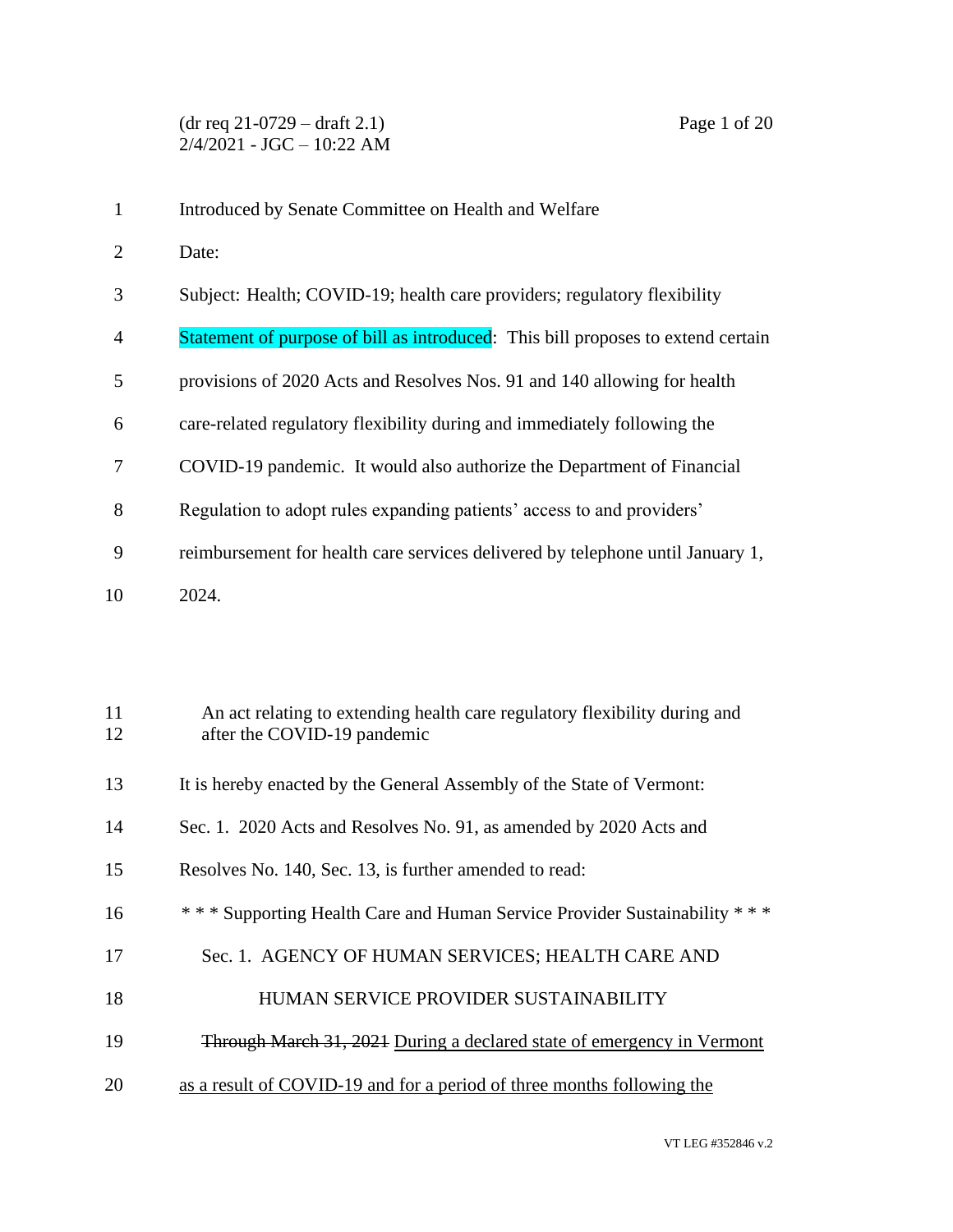(dr req 21-0729 – draft 2.1) Page 2 of 20  $2/4/2021$  - JGC - 10:22 AM

| $\mathbf{1}$   | termination of the state of emergency, the Agency of Human Services shall       |
|----------------|---------------------------------------------------------------------------------|
| $\overline{2}$ | consider modifying existing rules or adopting emergency rules to protect        |
| 3              | access to health care services, long-term services and supports, and other      |
| $\overline{4}$ | human services under the Agency's jurisdiction. In modifying or adopting        |
| 5              | rules, the Agency shall consider the importance of the financial viability of   |
| 6              | providers that rely on funding from the State, federal government, or Medicaid, |
| 7              | or a combination of these, for a major portion of their revenue.                |
| 8              | * * *                                                                           |
| 9              | *** Protections for Employees of Health Care Facilities and                     |
| 10             | Human Service Providers ***                                                     |
| 11             | Sec. 3. PROTECTIONS FOR EMPLOYEES OF HEALTH CARE                                |
| 12             | FACILITIES AND HUMAN SERVICE PROVIDERS                                          |
| 13             | In order to protect employees of a health care facility or human service        |
| 14             | provider who are not licensed health care professionals from the risks          |
| 15             | associated with COVID-19, through March 31, 2021 during a declared state of     |
| 16             | emergency in Vermont as a result of COVID-19 and for a period of three          |
| 17             | months following the termination of the state of emergency, all health care     |
| 18             | facilities and human service providers in Vermont, including hospitals,         |
| 19             | federally qualified health centers, rural health clinics, residential treatment |
| 20             | programs, homeless shelters, home- and community-based service providers,       |
| 21             | and long-term care facilities, shall follow guidance from the Vermont           |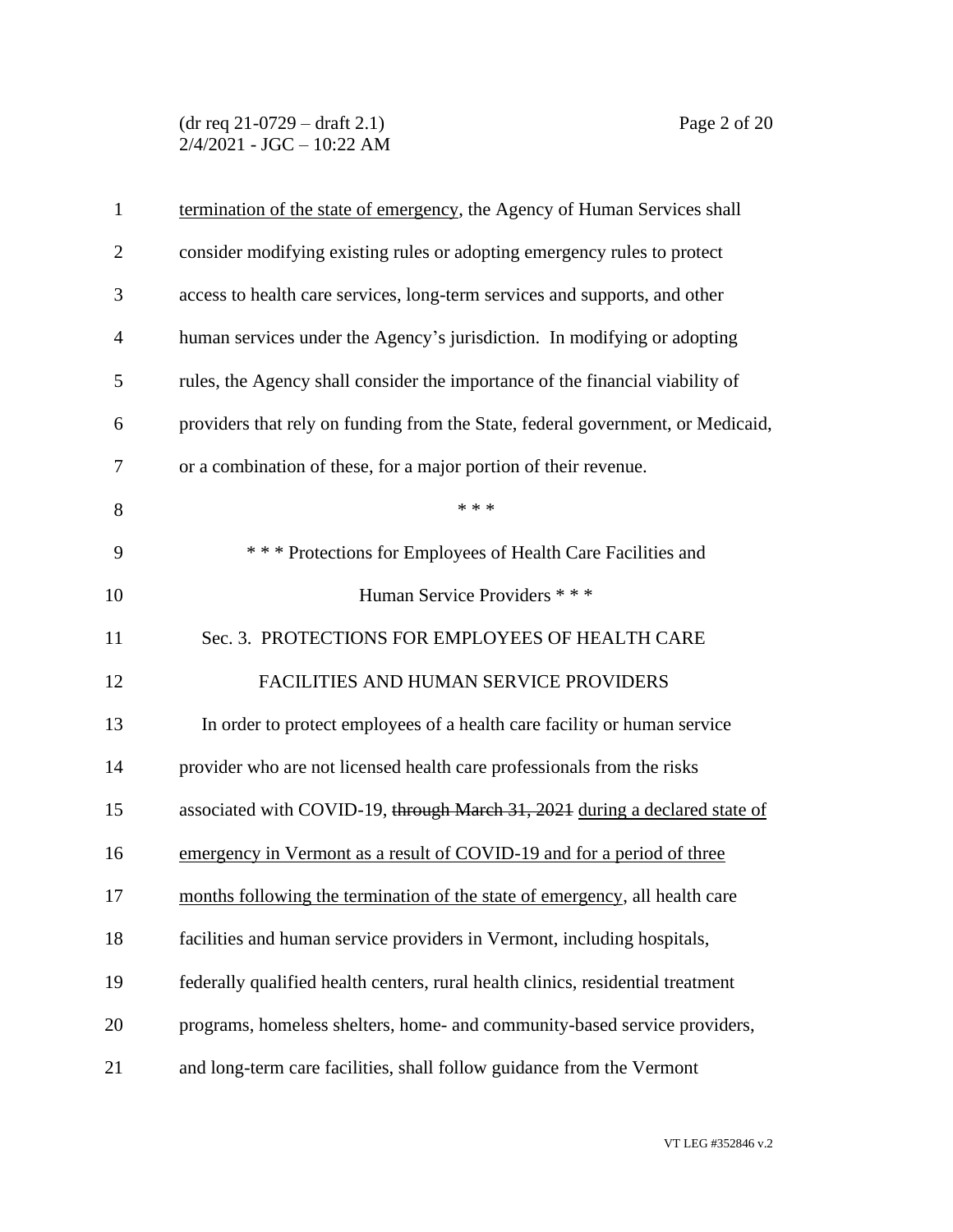# (dr req 21-0729 – draft 2.1) Page 3 of 20  $2/4/2021$  - JGC - 10:22 AM

| 1              | Department of Health regarding measures to address employee safety, to the      |
|----------------|---------------------------------------------------------------------------------|
| $\overline{2}$ | extent feasible.                                                                |
| 3              | *** Compliance Flexibility ***                                                  |
| 4              | Sec. 4. HEALTH CARE AND HUMAN SERVICE PROVIDER                                  |
| 5              | REGULATION; WAIVER OR VARIANCE PERMITTED                                        |
| 6              | Notwithstanding any provision of the Agency of Human Services'                  |
| 7              | administrative rules or standards to the contrary, through March 31, 2021       |
| 8              | during a declared state of emergency in Vermont as a result of COVID-19 and     |
| 9              | for a period of three months following the termination of the state of          |
| 10             | emergency, the Secretary of Human Services may waive or permit variances        |
| 11             | from the following State rules and standards governing providers of health care |
| 12             | services and human services as necessary to prioritize and maximize direct      |
| 13             | patient care, support children and families who receive benefits and services   |
| 14             | through the Department for Children and Families, and allow for continuation    |
| 15             | of operations with a reduced workforce and with flexible staffing arrangements  |
| 16             | that are responsive to evolving needs, to the extent such waivers or variances  |
| 17             | are permitted under federal law:                                                |
| 18             | (1) Hospital Licensing Rule;                                                    |
| 19             | (2) Hospital Reporting Rule;                                                    |
| 20             | (3) Nursing Home Licensing and Operating Rule;                                  |
| 21             | (4) Home Health Agency Designation and Operation Regulations;                   |
|                |                                                                                 |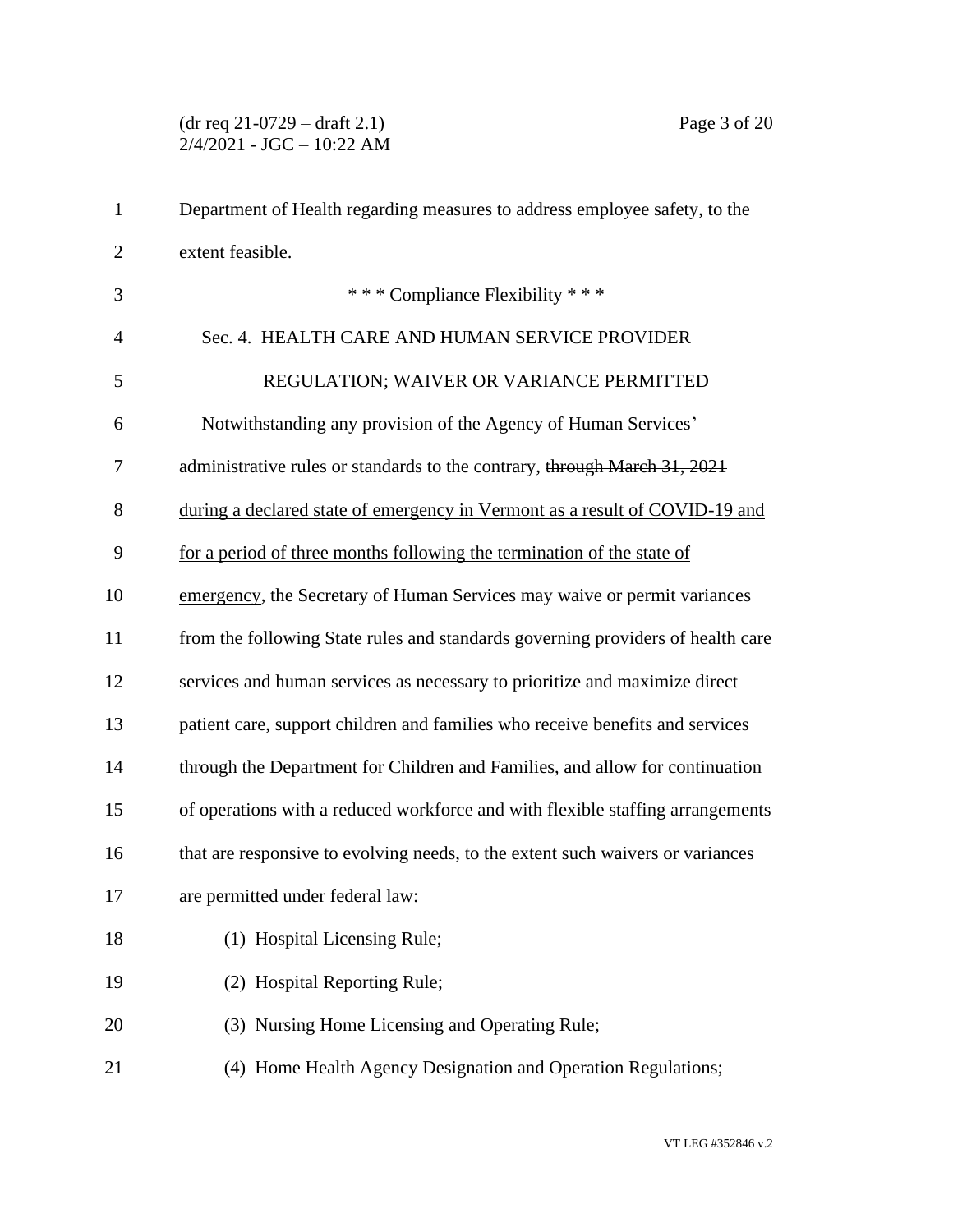|  | $(dr \text{ req } 21-0729 - draft 2.1)$ |
|--|-----------------------------------------|
|  | $2/4/2021 - JGC - 10:22 AM$             |

| $\mathbf{1}$   | (5) Residential Care Home Licensing Regulations;                              |
|----------------|-------------------------------------------------------------------------------|
| $\overline{2}$ | (6) Assisted Living Residence Licensing Regulations;                          |
| 3              | (7) Home for the Terminally Ill Licensing Regulations;                        |
| 4              | (8) Standards for Adult Day Services;                                         |
| 5              | (9) Therapeutic Community Residences Licensing Regulations;                   |
| 6              | (10) Choices for Care High/Highest Manual;                                    |
| 7              | (11) Designated and Specialized Service Agency designation and                |
| 8              | provider rules;                                                               |
| 9              | (12) Child Care Licensing Regulations;                                        |
| 10             | (13) Public Assistance Program Regulations;                                   |
| 11             | (14) Foster Care and Residential Program Regulations; and                     |
| 12             | (15) other rules and standards for which the Agency of Human Services         |
| 13             | is the adopting authority under 3 V.S.A. chapter 25.                          |
| 14             | * * *                                                                         |
| 15             | Sec. 6. MEDICAID AND HEALTH INSURERS; PROVIDER                                |
| 16             | ENROLLMENT AND CREDENTIALING                                                  |
| 17             | Until three months following the termination of the last to terminate of a    |
| 18             | declared state of emergency in Vermont as a result of COVID-19, a declared    |
| 19             | federal public health emergency as a result of COVID-19, and a declared       |
| 20             | national emergency as a result of COVID-19, and to the extent permitted under |
| 21             | federal law, the Department of Vermont Health Access shall relax provider     |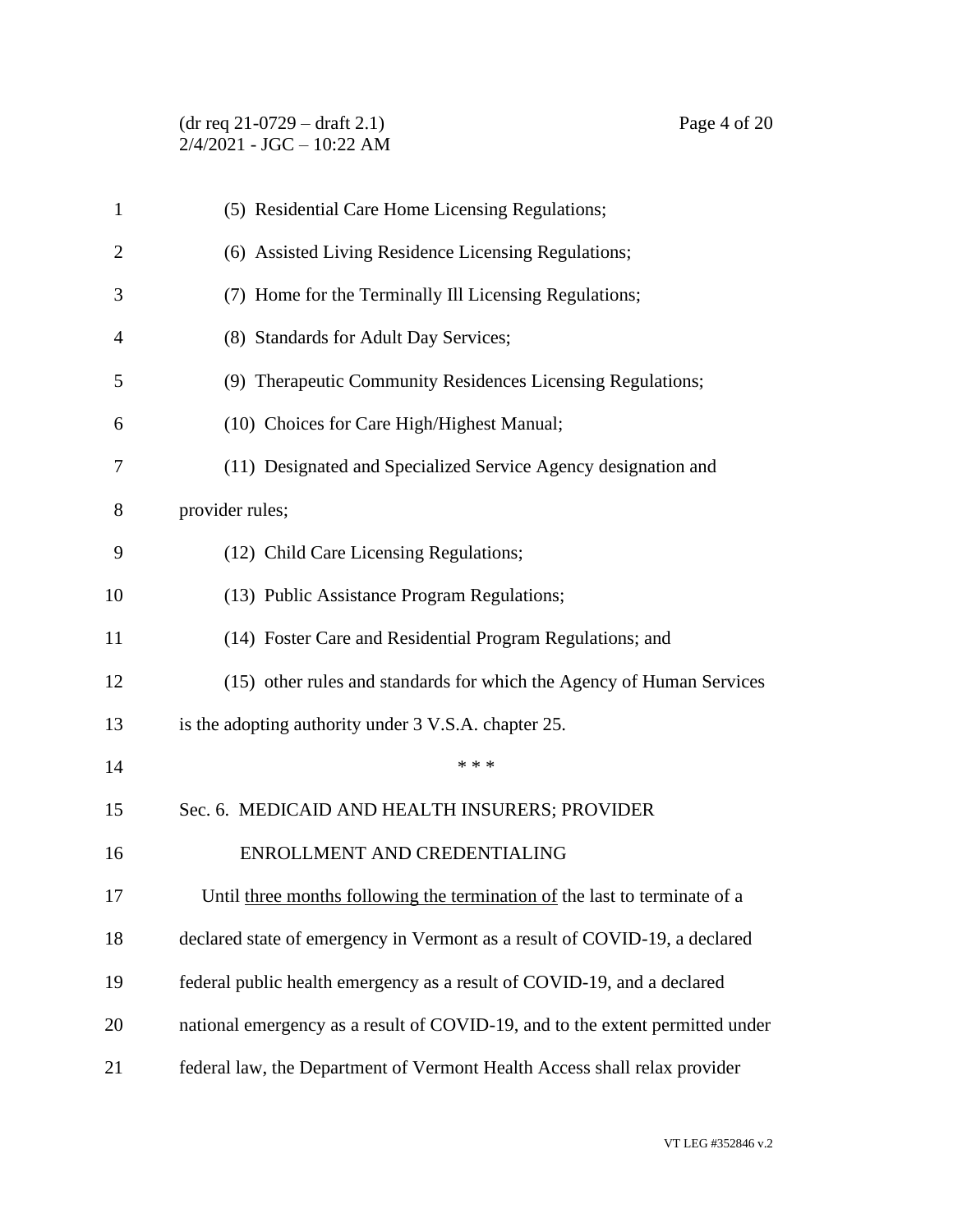### (dr req 21-0729 – draft 2.1) Page 5 of 20  $2/4/2021$  - JGC - 10:22 AM

| $\mathbf{1}$   | enrollment requirements for the Medicaid program, and the Department of            |
|----------------|------------------------------------------------------------------------------------|
| $\overline{2}$ | Financial Regulation shall direct health insurers to relax provider credentialing  |
| 3              | requirements for health insurance plans, in order to allow for individual health   |
| $\overline{4}$ | care providers to deliver and be reimbursed for services provided across health    |
| 5              | care settings as needed to respond to Vermonters' evolving health care needs.      |
| 6              | * * *                                                                              |
| 7              | *** Access to Health Care Services and Human Services ***                          |
| 8              | * * *                                                                              |
| 9              | Sec. 9. PRESCRIPTION DRUGS; MAINTENANCE MEDICATIONS;                               |
| 10             | <b>EARLY REFILLS</b>                                                               |
| 11             | (a) As used in this section, "health insurance plan" means any health              |
| 12             | insurance policy or health benefit plan offered by a health insurer, as defined in |
| 13             | 18 V.S.A. § 9402. The term does not include policies or plans providing            |
| 14             | coverage for a specified disease or other limited benefit coverage.                |
| 15             | (b) Through June 30, 2021 During a declared state of emergency in                  |
| 16             | Vermont as a result of COVID-19 and for a period of three months following         |
| 17             | the termination of the state of emergency, all health insurance plans and          |
| 18             | Vermont Medicaid shall allow their members to refill prescriptions for chronic     |
| 19             | maintenance medications early to enable the members to maintain a 30-day           |
| 20             | supply of each prescribed maintenance medication at home.                          |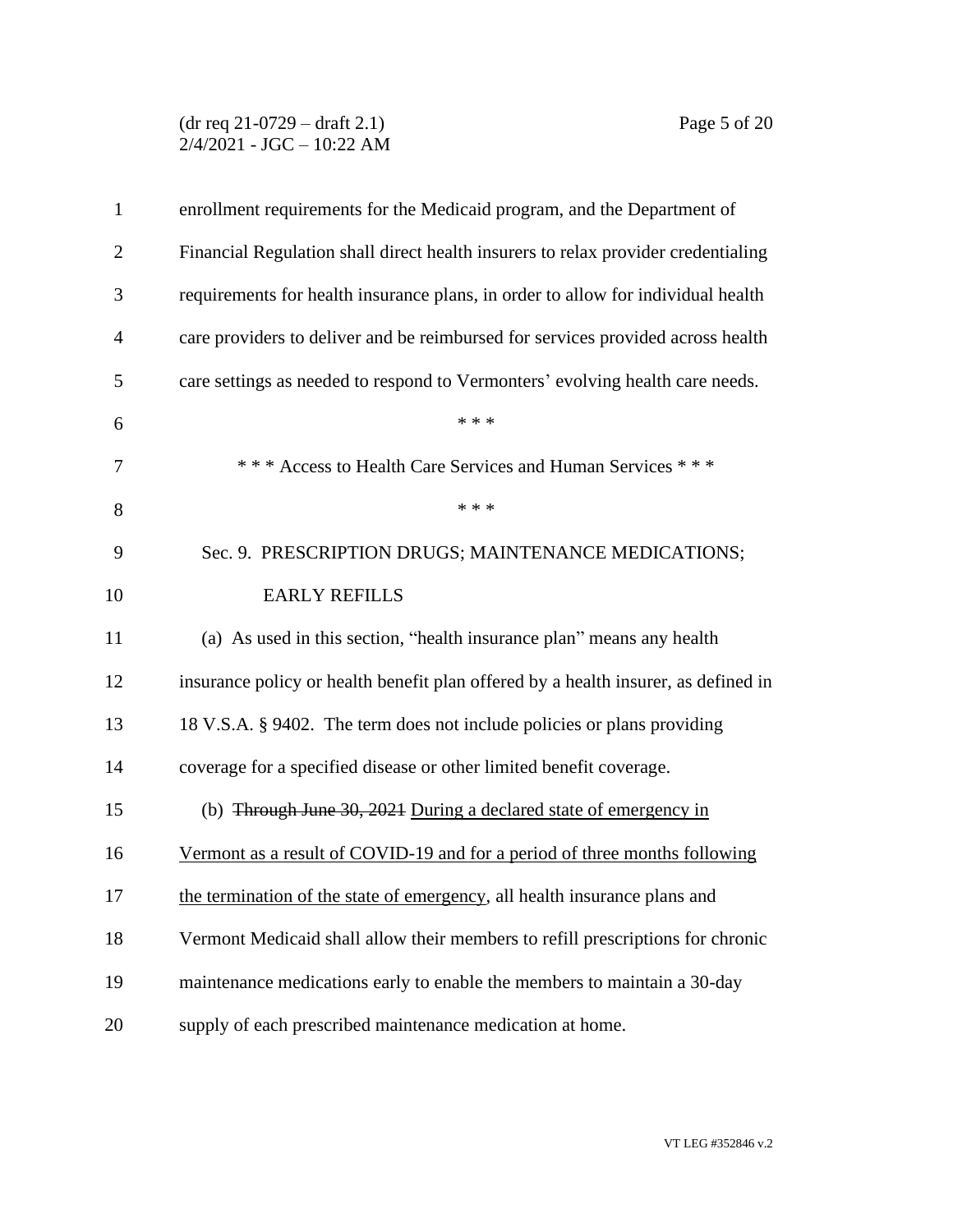## (dr req 21-0729 – draft 2.1) Page 6 of 20  $2/4/2021$  - JGC - 10:22 AM

| $\mathbf{1}$   | (c) As used in this section, "maintenance medication" means a prescription         |
|----------------|------------------------------------------------------------------------------------|
| $\overline{2}$ | drug taken on a regular basis over an extended period of time to treat a chronic   |
| 3              | or long-term condition. The term does not include a regulated drug, as defined     |
| $\overline{4}$ | in 18 V.S.A. § 4201.                                                               |
| 5              | Sec. 10. PHARMACISTS; CLINICAL PHARMACY; EXTENSION OF                              |
| 6              | PRESCRIPTION FOR MAINTENANCE MEDICATION                                            |
| 7              | <b>(OPR says no extension necessary – authority codified in 2020 OPR bill)</b>     |
| 8              | (a) Through June 30, 2021 During a declared state of emergency in                  |
| 9              | Vermont as a result of COVID-19 and for a period of three months following         |
| 10             | the termination of the state of emergency, a pharmacist may extend a previous      |
| 11             | prescription for a maintenance medication for which the patient has no refills     |
| 12             | remaining or for which the authorization for refills has recently expired if it is |
| 13             | not feasible to obtain a new prescription or refill authorization from the         |
| 14             | prescriber.                                                                        |
| 15             | (b) A pharmacist who extends a prescription for a maintenance medication           |
| 16             | pursuant to this section shall take all reasonable measures to notify the          |
| 17             | prescriber of the prescription extension in a timely manner.                       |
| 18             | (c) As used in this section, "maintenance medication" means a prescription         |
| 19             | drug taken on a regular basis over an extended period of time to treat a chronic   |
| 20             | or long-term condition. The term does not include a regulated drug, as defined     |
| 21             | in 18 V.S.A. § 4201.                                                               |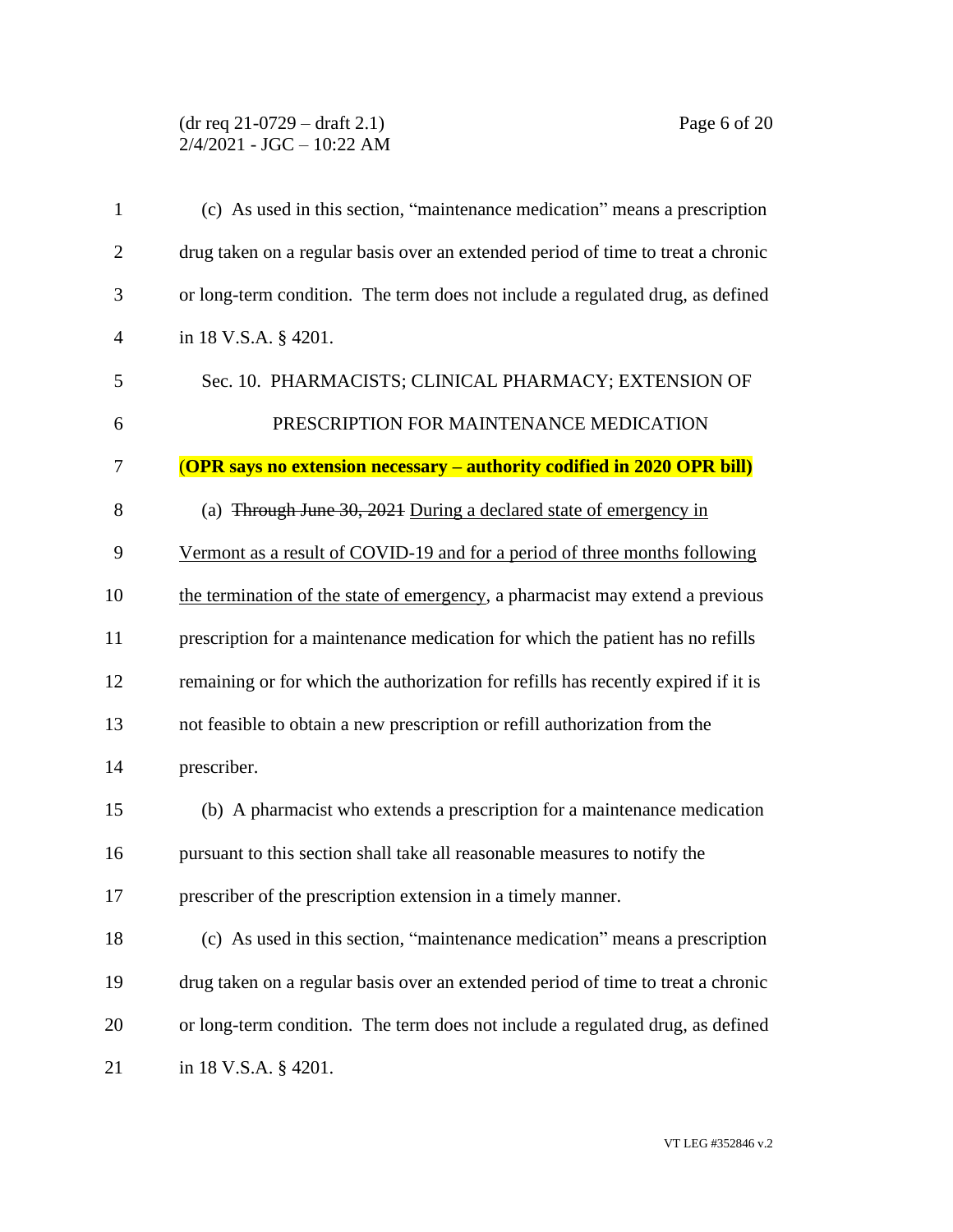| $\mathbf{1}$   | Sec. 11. PHARMACISTS; CLINICAL PHARMACY; THERAPEUTIC                            |
|----------------|---------------------------------------------------------------------------------|
| $\overline{2}$ | SUBSTITUTION DUE TO LACK OF AVAILABILITY                                        |
| 3              | <b>(OPR says no extension necessary – authority codified in 2020 OPR bill)</b>  |
| $\overline{4}$ | (a) Through March 31, 2021 During a declared state of emergency in              |
| 5              | Vermont as a result of COVID-19 and for a period of three months following      |
| 6              | the termination of the state of emergency, a pharmacist may, with the informed  |
| 7              | consent of the patient, substitute an available drug or insulin product for an  |
| 8              | unavailable prescribed drug or insulin product in the same therapeutic class if |
| 9              | the available drug or insulin product would, in the clinical judgment of the    |
| 10             | pharmacist, have substantially equivalent therapeutic effect even though it is  |
| 11             | not a therapeutic equivalent.                                                   |
| 12             | (b) As soon as reasonably possible after substituting a drug or insulin         |
| 13             | product pursuant to subsection (a) of this section, the pharmacist shall notify |
| 14             | the prescribing clinician of the drug or insulin product, dose, and quantity    |
| 15             | actually dispensed to the patient.                                              |
| 16             | Sec. 12. BUPRENORPHINE; PRESCRIPTION RENEWALS                                   |
| 17             | Through March 31, 2021 During a declared state of emergency in Vermont          |
| 18             | as a result of COVID-19 and for a period of three months following the          |
| 19             | termination of the state of emergency, to the extent permitted under federal    |
| 20             | law, a health care professional authorized to prescribe buprenorphine for       |
|                |                                                                                 |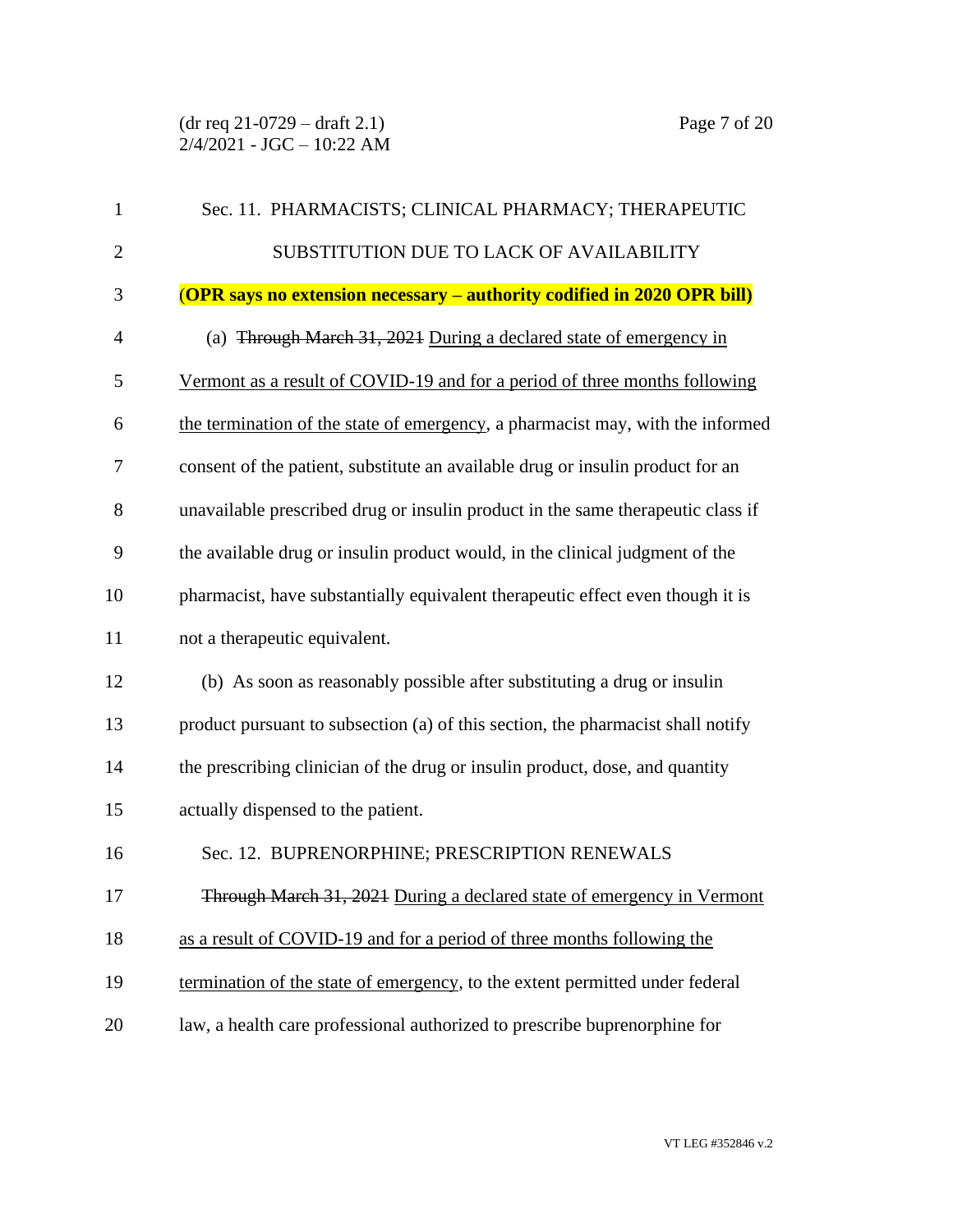(dr req 21-0729 – draft 2.1) Page 8 of 20  $2/4/2021$  - JGC - 10:22 AM

| $\mathbf{1}$   | treatment of substance use disorder may authorize renewal of a patient's         |
|----------------|----------------------------------------------------------------------------------|
| $\overline{2}$ | existing buprenorphine prescription without requiring an office visit.           |
| 3              | Sec. 13. 24-HOUR FACILITIES AND PROGRAMS; BED-HOLD DAYS                          |
| $\overline{4}$ | Through March 31, 2021 During a declared state of emergency in Vermont           |
| 5              | as a result of COVID-19 and for a period of three months following the           |
| 6              | termination of the state of emergency, to the extent permitted under federal     |
| 7              | law, the Agency of Human Services may reimburse Medicaid-funded long-            |
| 8              | term care facilities and other programs providing 24-hour per day services for   |
| 9              | their bed-hold days.                                                             |
| 10             | *** Regulation of Professions ***                                                |
| 11             | * * *                                                                            |
| 12             | Sec. 17. OFFICE OF PROFESSIONAL REGULATION; BOARD OF                             |
| 13             | MEDICAL PRACTICE; OUT-OF-STATE HEALTH CARE                                       |
| 14             | <b>PROFESSIONALS</b>                                                             |
| 15             | (a) Notwithstanding any provision of Vermont's professional licensure            |
| 16             | statutes or rules to the contrary, through March 31, 2021 during a declared      |
| 17             | state of emergency in Vermont as a result of COVID-19 and for a period of        |
| 18             | three months following the termination of the state of emergency, a health care  |
| 19             | professional, including a mental health professional, who holds a valid license, |
| 20             | certificate, or registration to provide health care services in any other U.S.   |
| 21             | jurisdiction shall be deemed to be licensed, certified, or registered to provide |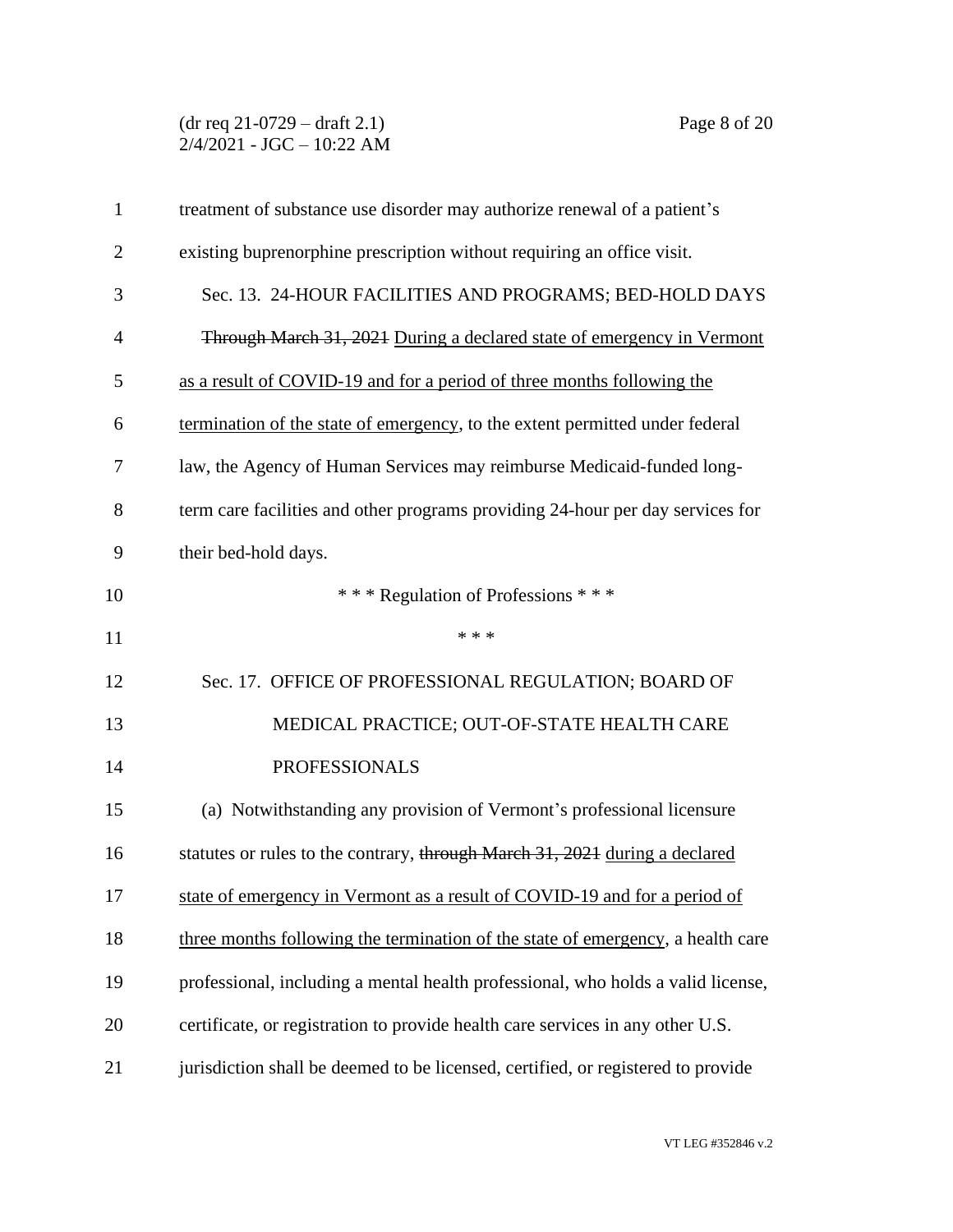# (dr req 21-0729 – draft 2.1) Page 9 of 20  $2/4/2021$  - JGC - 10:22 AM

| $\mathbf{1}$   | health care services, including mental health services, to a patient located in   |
|----------------|-----------------------------------------------------------------------------------|
| $\overline{2}$ | Vermont using telehealth or as part of the staff of a licensed facility, provided |
| 3              | the health care professional:                                                     |
| $\overline{4}$ | (1) is licensed, certified, or registered in good standing in the other U.S.      |
| 5              | jurisdiction or jurisdictions in which the health care professional holds a       |
| 6              | license, certificate, or registration;                                            |
| 7              | (2) is not subject to any professional disciplinary proceedings in any            |
| 8              | other U.S. jurisdiction; and                                                      |
| 9              | (3) is not affirmatively barred from practice in Vermont for reasons of           |
| 10             | fraud or abuse, patient care, or public safety.                                   |
| 11             | (b) A health care professional who plans to provide health care services in       |
| 12             | Vermont as part of the staff of a licensed facility shall submit or have          |
| 13             | submitted on the individual's behalf the individual's name, contact               |
| 14             | information, and the location or locations at which the individual will be        |
| 15             | practicing to:                                                                    |
| 16             | (1) the Board of Medical Practice for medical doctors, physician                  |
| 17             | assistants, and podiatrists; or                                                   |
| 18             | (2) the Office of Professional Regulation for all other health care               |
| 19             | professions.                                                                      |
| 20             | (c) A health care professional who delivers health care services in Vermont       |
| 21             | pursuant to subsection (a) of this section shall be subject to the imputed        |
|                |                                                                                   |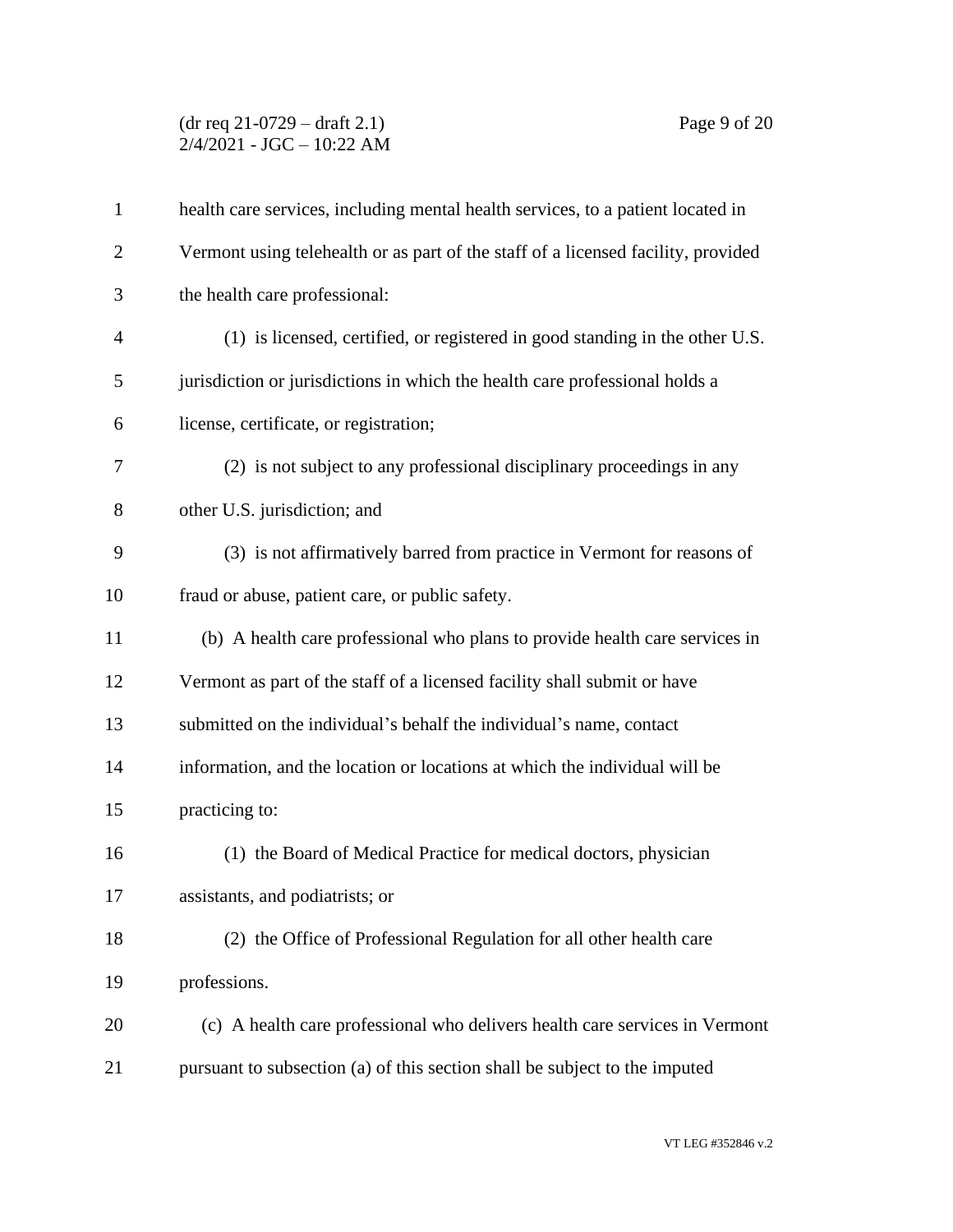## (dr req 21-0729 – draft 2.1) Page 10 of 20  $2/4/2021$  - JGC - 10:22 AM

| $\mathbf{1}$   | jurisdiction of the Board of Medical Practice or the Office of Professional        |
|----------------|------------------------------------------------------------------------------------|
| $\overline{2}$ | Regulation, as applicable based on the health care professional's profession, in   |
| 3              | accordance with Sec. 19 of this act.                                               |
| $\overline{4}$ | (d) This section shall remain in effect through March 31, 2021, until three        |
| 5              | months following the termination of the declared state of emergency in             |
| 6              | Vermont as a result of COVID-19 and provided the health care professional          |
| 7              | remains licensed, certified, or registered in good standing.                       |
| 8              | Sec. 18. RETIRED HEALTH CARE PROFESSIONALS; BOARD OF                               |
| 9              | MEDICAL PRACTICE; OFFICE OF PROFESSIONAL                                           |
| 10             | <b>REGULATION</b>                                                                  |
| 11             | (a)(1) Through March 31, 2021 During a declared state of emergency in              |
| 12             | Vermont as a result of COVID-19 and for a period of three months following         |
| 13             | the termination of the state of emergency, a former health care professional,      |
| 14             | including a mental health professional, who retired not more than three years      |
| 15             | earlier with the individual's Vermont license, certificate, or registration in     |
| 16             | good standing may provide health care services, including mental health            |
| 17             | services, to a patient located in Vermont using telehealth or as part of the staff |
| 18             | of a licensed facility after submitting, or having submitted on the individual's   |
| 19             | behalf, to the Board of Medical Practice or Office of Professional Regulation,     |
| 20             | as applicable, the individual's name, contact information, and the location or     |
| 21             | locations at which the individual will be practicing.                              |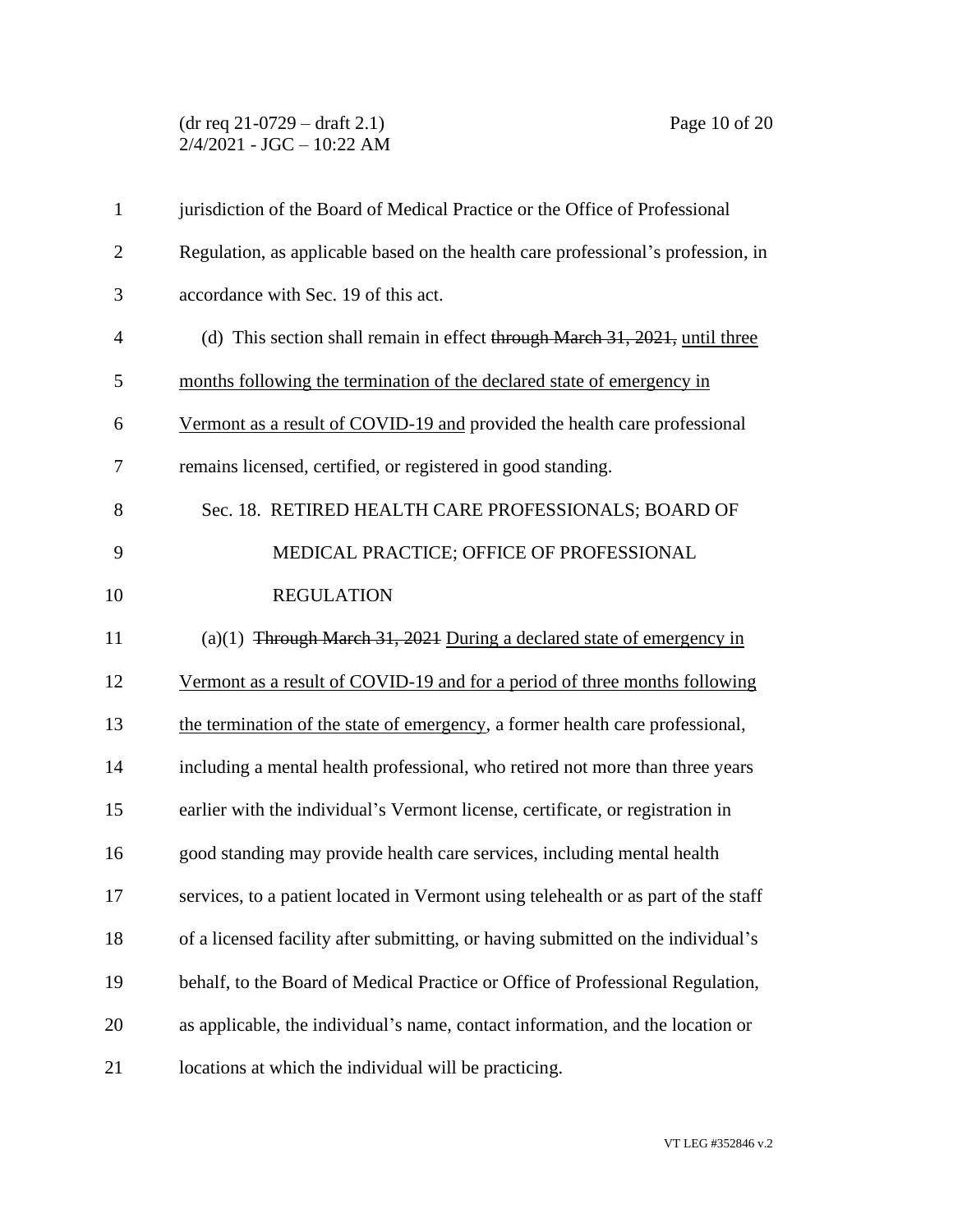#### (dr req 21-0729 – draft 2.1) Page 11 of 20 2/4/2021 - JGC – 10:22 AM

| $\mathbf{1}$   | (2) A former health care professional who returns to the Vermont health          |
|----------------|----------------------------------------------------------------------------------|
| $\overline{2}$ | care workforce pursuant to this subsection shall be subject to the regulatory    |
| 3              | jurisdiction of the Board of Medical Practice or the Office of Professional      |
| $\overline{4}$ | Regulation, as applicable.                                                       |
| 5              | (b) Through March 31, 2021 During a declared state of emergency in               |
| 6              | Vermont as a result of COVID-19 and for a period of three months following       |
| 7              | the termination of the state of emergency, the Board of Medical Practice and     |
| 8              | the Office of Professional Regulation may permit former health care              |
| 9              | professionals, including mental health professionals, who retired more than      |
| 10             | three but less than 10 years earlier with their Vermont license, certificate, or |
| 11             | registration in good standing to return to the health care workforce on a        |
| 12             | temporary basis to provide health care services, including mental health         |
| 13             | services, to patients in Vermont. The Board of Medical Practice and Office of    |
| 14             | Professional Regulation may issue temporary licenses to these individuals at     |
| 15             | no charge and may impose limitations on the scope of practice of returning       |
| 16             | health care professionals as the Board or Office deems appropriate.              |
|                |                                                                                  |

 $***$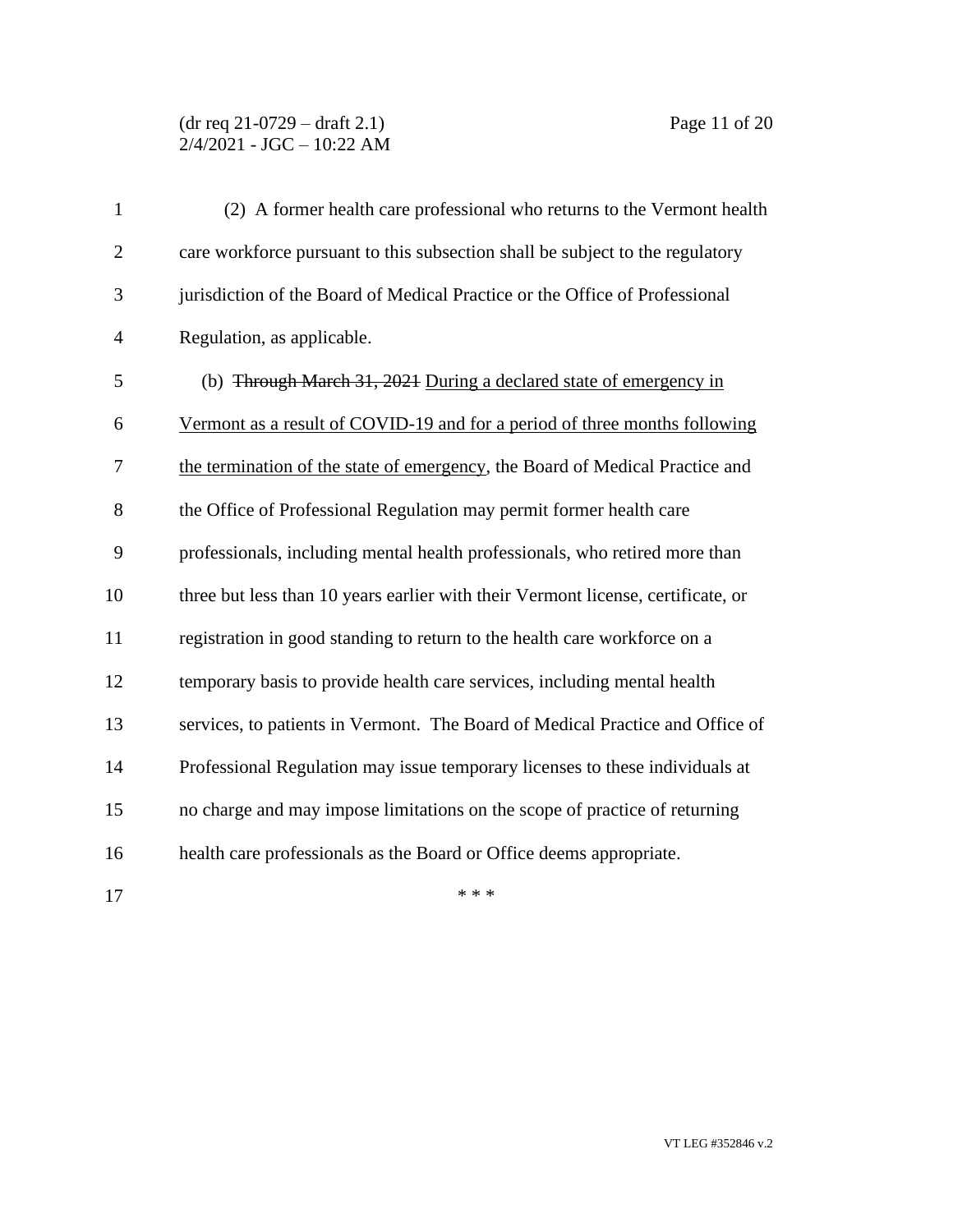| $\mathbf{1}$   | Sec. 20. OFFICE OF PROFESSIONAL REGULATION; BOARD OF                           |
|----------------|--------------------------------------------------------------------------------|
| $\overline{2}$ | MEDICAL PRACTICE; EMERGENCY AUTHORITY TO ACT                                   |
| 3              | FOR REGULATORY BOARDS                                                          |
| 4              | (a)(1) Through March 31, 2021 During a declared state of emergency in          |
| 5              | Vermont as a result of COVID-19 and for a period of three months following     |
| 6              | the termination of the state of emergency, if the Director of Professional     |
| 7              | Regulation finds that a regulatory body attached to the Office of Professional |
| 8              | Regulation by 3 V.S.A. § 122 cannot reasonably, safely, and expeditiously      |
| 9              | convene a quorum to transact business, the Director may exercise the full      |
| 10             | powers and authorities of that regulatory body, including disciplinary         |
| 11             | authority.                                                                     |
| 12             | (2) Through March 31, 2021 During a declared state of emergency in             |
| 13             | Vermont as a result of COVID-19 and for a period of three months following     |
| 14             | the termination of the state of emergency, if the Executive Director of the    |
| 15             | Board of Medical Practice finds that the Board cannot reasonably, safely, and  |
| 16             | expeditiously convene a quorum to transact business, the Executive Director    |
| 17             | may exercise the full powers and authorities of the Board, including           |
| 18             | disciplinary authority.                                                        |
| 19             | (b) The signature of the Director of the Office of Professional Regulation     |
| 20             | or of the Executive Director of the Board of Medical Practice shall have the   |
| 21             | same force and effect as a voted act of their respective boards.               |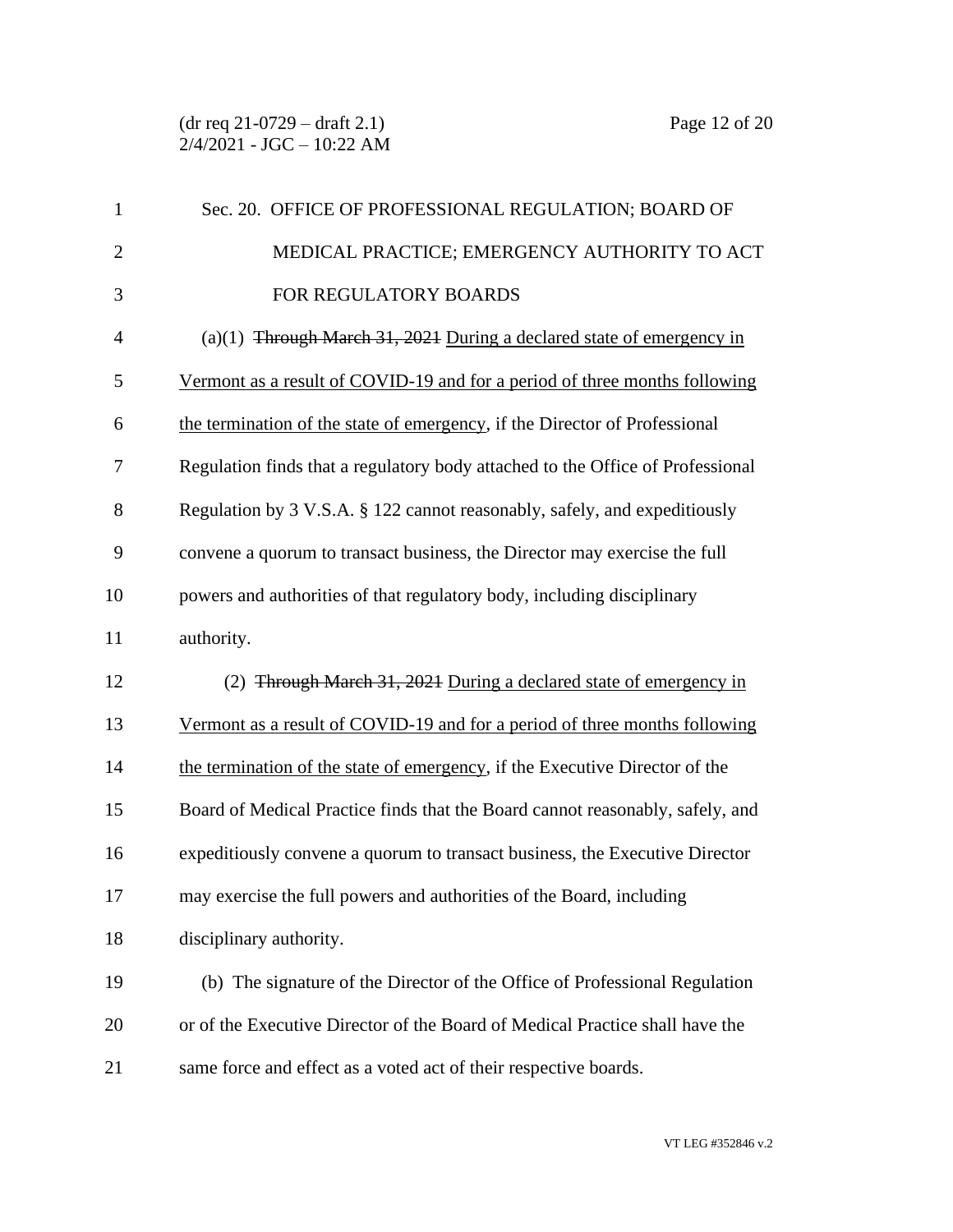### (dr req 21-0729 – draft 2.1) Page 13 of 20  $2/4/2021$  - JGC - 10:22 AM

| $\mathbf{1}$   | $(c)(1)$ A record of the actions of the Director of the Office of Professional    |
|----------------|-----------------------------------------------------------------------------------|
| $\overline{c}$ | Regulation taken pursuant to the authority granted by this section shall be       |
| 3              | published conspicuously on the website of the regulatory body on whose            |
| $\overline{4}$ | behalf the Director took the action.                                              |
| 5              | (2) A record of the actions of the Executive Director of the Board of             |
| 6              | Medical Practice taken pursuant to the authority granted by this section shall    |
| 7              | be published conspicuously on the website of the Board of Medical Practice.       |
| 8              | Sec. 21. OFFICE OF PROFESSIONAL REGULATION; BOARD OF                              |
| 9              | MEDICAL PRACTICE; EMERGENCY REGULATORY                                            |
| 10             | <b>ORDERS</b>                                                                     |
| 11             | Through March 31, 2021 During a declared state of emergency in Vermont            |
| 12             | as a result of COVID-19 and for a period of three months following the            |
| 13             | termination of the state of emergency, the Director of Professional Regulation    |
| 14             | and the Commissioner of Health may issue such orders governing regulated          |
| 15             | professional activities and practices as may be necessary to protect the public   |
| 16             | health, safety, and welfare. If the Director or Commissioner finds that a         |
| 17             | professional practice, act, offering, therapy, or procedure by persons licensed   |
| 18             | or required to be licensed by Title 26 of the Vermont Statutes Annotated is       |
| 19             | exploitative, deceptive, or detrimental to the public health, safety, or welfare, |
| 20             | or a combination of these, the Director or Commissioner may issue an order to     |
| 21             | cease and desist from the applicable activity, which, after reasonable efforts to |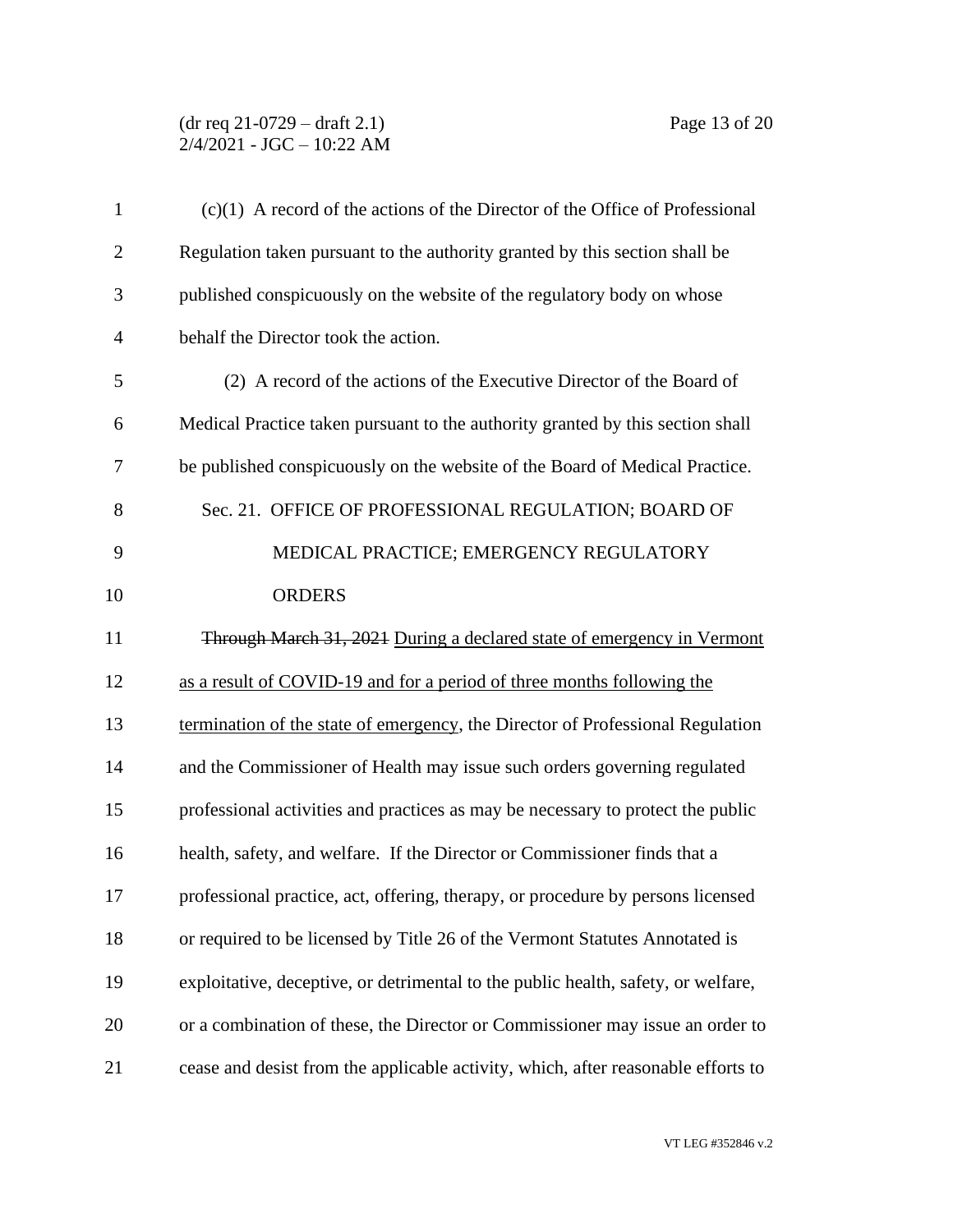# (dr req 21-0729 – draft 2.1) Page 14 of 20  $2/4/2021$  - JGC - 10:22 AM

| $\mathbf{1}$   | publicize or serve the order on the affected persons, shall be binding upon all |
|----------------|---------------------------------------------------------------------------------|
| $\overline{2}$ | persons licensed or required to be licensed by Title 26 of the Vermont Statutes |
| 3              | Annotated, and a violation of the order shall subject the person or persons to  |
| $\overline{4}$ | professional discipline, may be a basis for injunction by the Superior Court,   |
| 5              | and shall be deemed a violation of 3 V.S.A. § 127.                              |
| 6              | * * *                                                                           |
| 7              | *** Telehealth ***                                                              |
| 8              | * * *                                                                           |
| 9              | Sec. 26. WAIVER OF CERTAIN TELEHEALTH REQUIREMENTS                              |
| 10             | FOR A LIMITED TIME DURING AND AFTER STATE OF                                    |
| 11             | <b>EMERGENCY</b>                                                                |
| 12             | Notwithstanding any provision of 8 V.S.A. § 4100k or 18 V.S.A. § 9361 to        |
| 13             | the contrary, through March 31, 2021 during a declared state of emergency in    |
| 14             | Vermont as a result of COVID-19 and for a period of three months following      |
| 15             | the termination of the state of emergency, the following provisions related to  |
| 16             | the delivery of health care services through telemedicine or by store-and-      |
| 17             | forward means shall not be required, to the extent their waiver is permitted by |
| 18             | federal law:                                                                    |
| 19             | (1) delivering health care services, including dental services, using a         |
| 20             | connection that complies with the requirements of the Health Insurance          |
| 21             | Portability and Accountability Act of 1996, Pub. L. No. 104-191 in accordance   |
|                |                                                                                 |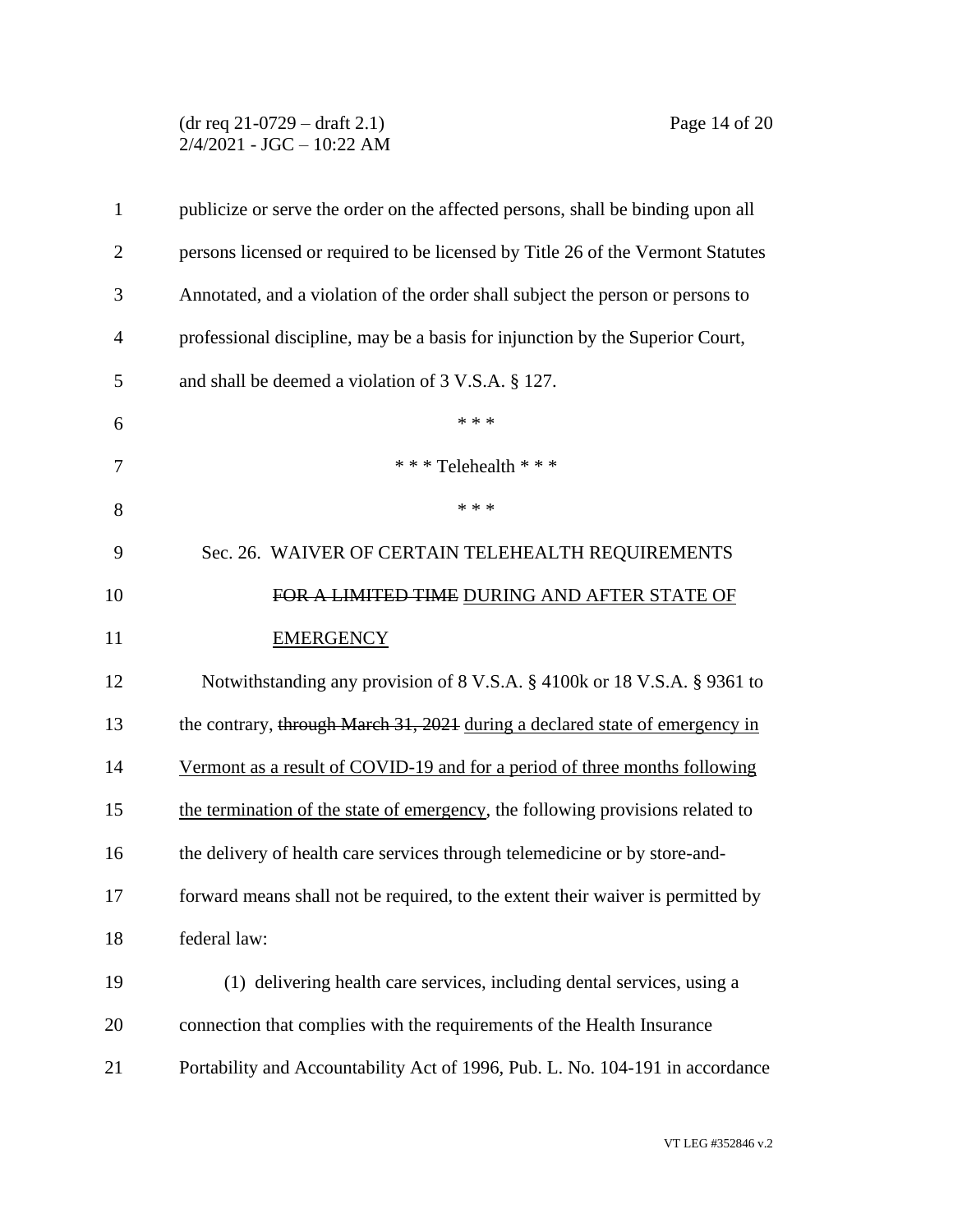| $\mathbf{1}$   | with $8 \text{ V.S.A. } \frac{8}{9}$ 4100k(i), as amended by this act, if it is not practicable to use |
|----------------|--------------------------------------------------------------------------------------------------------|
| 2              | such a connection under the circumstances;                                                             |
| 3              | (2) representing to a patient that the health care services, including                                 |
| $\overline{4}$ | dental services, will be delivered using a connection that complies with the                           |
| 5              | requirements of the Health Insurance Portability and Accountability Act of                             |
| 6              | 1996, Pub. L. No. 104-191 in accordance with 18 V.S.A. § 9361(c), if it is not                         |
| 7              | practicable to use such a connection under the circumstances; and                                      |
| 8              | (3) obtaining and documenting a patient's oral or written informed                                     |
| 9              | consent for the use of telemedicine or store-and-forward technology prior to                           |
| 10             | delivering services to the patient in accordance with $18 \text{ V.S.A. }$ § 9361(c), if               |
| 11             | obtaining or documenting such consent, or both, is not practicable under the                           |
| 12             | circumstances.                                                                                         |
| 13             | * * *                                                                                                  |
| 14             | Sec. 2. 2020 Acts and Resolves No. 140, Sec. 14 is amended to read:                                    |
| 15             | Sec. 14. OFFICE OF PROFESSIONAL REGULATION; TEMPORARY                                                  |
| 16             | LICENSURE (OPR says no extension necessary – authority                                                 |
| 17             | codified in Act 91)                                                                                    |
| 18             | Notwithstanding any provision of 3 V.S.A. $\S$ 129(a)(10) to the contrary,                             |
| 19             | through March 31, 2021 during a declared state of emergency in Vermont as a                            |
| 20             | result of COVID-19 and for a period of three months following the termination                          |
| 21             | of the state of emergency, a board or profession attached to the Office of                             |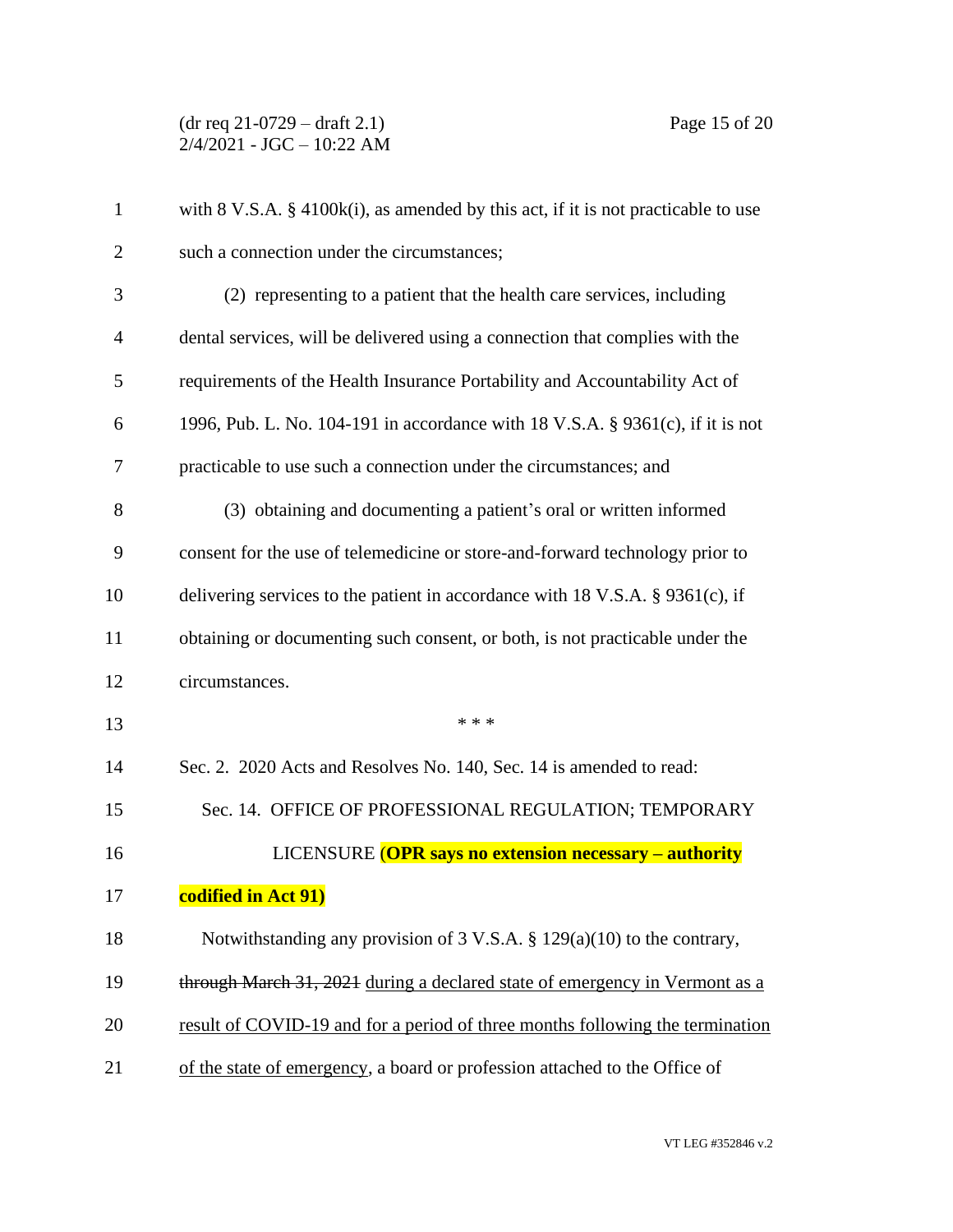(dr req 21-0729 – draft 2.1) Page 16 of 20  $2/4/2021$  - JGC - 10:22 AM

| $\mathbf{1}$   | Professional Regulation may issue a temporary license to an individual who is        |
|----------------|--------------------------------------------------------------------------------------|
| $\overline{2}$ | a graduate of an approved education program if the licensing examination             |
| 3              | required for the individual's profession is not reasonably available.                |
| $\overline{4}$ | Sec. 3. 2020 Acts and Resolves No. 140, Sec. 15 is amended to read:                  |
| 5              | Sec. 15. BOARD OF MEDICAL PRACTICE; TEMPORARY                                        |
| 6              | PROVISIONS; PHYSICIANS, PHYSICIAN ASSISTANTS,                                        |
| 7              | AND PODIATRISTS                                                                      |
| 8              | (a) Notwithstanding any provision of $26$ V.S.A. § 1353(11) to the contrary,         |
| 9              | the Board of Medical Practice or its Executive Director may issue a temporary        |
| 10             | license through March 31, 2021 during a declared state of emergency in               |
| 11             | Vermont as a result of COVID-19 and for a period of three months following           |
| 12             | the termination of the state of emergency to an individual who is licensed to        |
| 13             | practice as a physician, physician assistant, or podiatrist in another jurisdiction, |
| 14             | whose license is in good standing, and who is not subject to disciplinary            |
| 15             | proceedings in any other jurisdiction. The temporary license shall authorize         |
| 16             | the holder to practice in Vermont until a date not later than April 1, 2021 three    |
| 17             | months following the dates of the termination of the state of emergency,             |
| 18             | provided the licensee remains in good standing.                                      |
| 19             | (b) Through March 31, 2021 During a declared state of emergency in                   |
| 20             | Vermont as a result of COVID-19 and for a period of three months following           |
| 21             | the termination of the state of emergency, the Board of Medical Practice or its      |
|                |                                                                                      |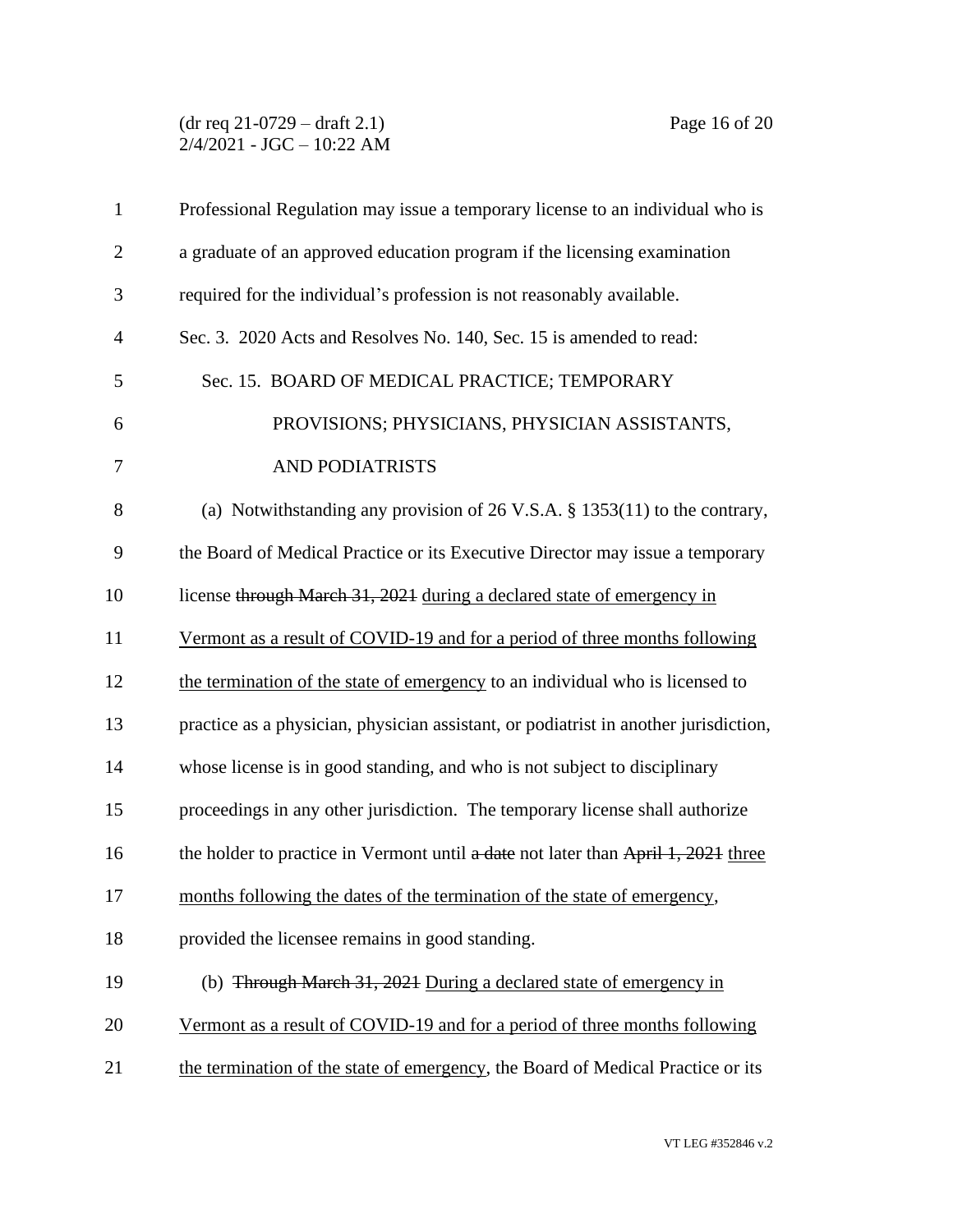(dr req 21-0729 – draft 2.1) Page 17 of 20  $2/4/2021$  - JGC - 10:22 AM

| $\mathbf{1}$   | Executive Director may waive supervision and scope of practice requirements          |
|----------------|--------------------------------------------------------------------------------------|
| $\overline{2}$ | for physician assistants, including the requirement for documentation of the         |
| 3              | relationship between a physician assistant and a physician pursuant to               |
| $\overline{4}$ | 26 V.S.A. § 1735a. The Board or Executive Director may impose limitations            |
| 5              | or conditions when granting a waiver under this subsection.                          |
| 6              | Sec. 4. 2020 Acts and Resolves No. 91, Sec. 8, as amended by 2020 Acts and           |
| 7              | Resolves No. 140, Sec. 13 and 2020 Acts and Resolves No. 159, Sec. 10, is            |
| 8              | further amended to read: (moved to new section and updated per Act 159)              |
| 9              | Sec. 8. ACCESS TO HEALTH CARE SERVICES; DEPARTMENT OF                                |
| 10             | FINANCIAL REGULATION; EMERGENCY RULEMAKING                                           |
| 11             | (a) It is the intent of the General Assembly to increase Vermonters' access          |
| 12             | to medically necessary health care services during and after a declared state of     |
| 13             | emergency in Vermont as a result of COVID-19.                                        |
| 14             | (b)(1) Until July 1, 2021 During a declared state of emergency in Vermont            |
| 15             | as a result of COVID-19 and for a period of three months following the               |
| 16             | termination of the state of emergency, and notwithstanding any provision of          |
| 17             | 3 V.S.A. § 844 to the contrary, the Department of Financial Regulation shall         |
| 18             | consider adopting, and shall have the authority to adopt, emergency rules to         |
| 19             | address the following through June 30, 2021:                                         |
| 20             | $\overline{(1)(A)}$ expanding health insurance coverage for, and waiving or limiting |
| 21             | cost-sharing requirements directly related to, the diagnosis of COVID-19,            |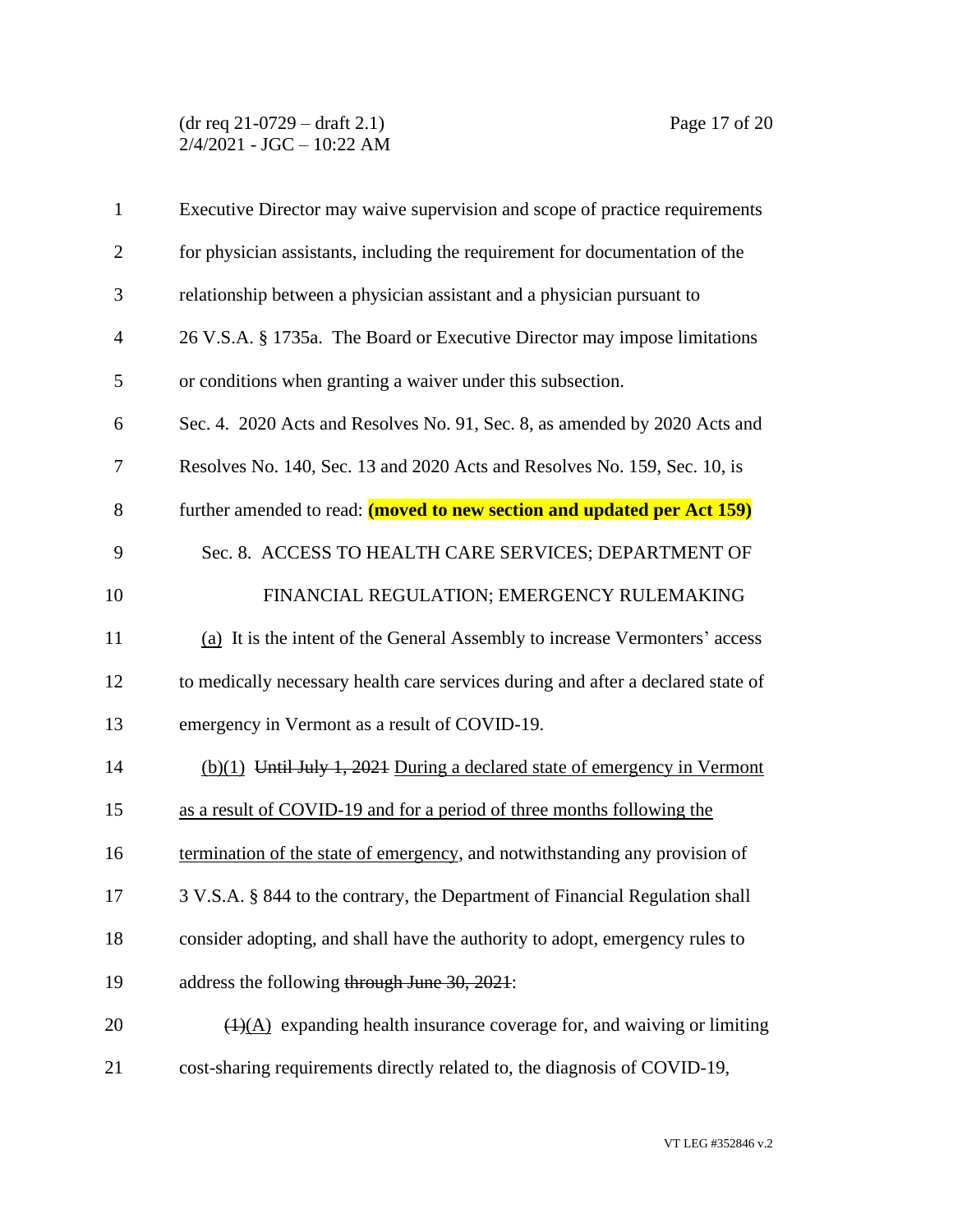## (dr req 21-0729 – draft 2.1) Page 18 of 20  $2/4/2021$  - JGC - 10:22 AM

| $\mathbf{1}$   | including tests for influenza, pneumonia, and other respiratory viruses                    |
|----------------|--------------------------------------------------------------------------------------------|
| $\overline{2}$ | performed in connection with making a COVID-19 diagnosis; the treatment of                 |
| 3              | COVID-19 when it is the primary or a secondary diagnosis; and the prevention               |
| $\overline{4}$ | of COVID-19; and                                                                           |
| 5              | (B) modifying or suspending health insurance plan deductible                               |
| 6              | requirements for all prescription drugs, except to the extent that such an action          |
| $\tau$         | would disqualify a high-deductible health plan from eligibility for a health               |
| 8              | savings account pursuant to 26 U.S.C. § 223; and.                                          |
| 9              | (2) Any rules adopted in accordance with this subsection shall remain in                   |
| 10             | effect until not later than three months following the termination of the state of         |
| 11             | emergency.                                                                                 |
| 12             | $\left(\frac{3}{c}\right)$ The Department of Financial Regulation shall consider adopting, |
| 13             | and shall have the authority to adopt, rules expanding patients' access to and             |
| 14             | providers' reimbursement for health care services, including preventive                    |
| 15             | services, consultation services, and services to new patients, delivered                   |
| 16             | remotely through telehealth, audio-only telephone, and brief                               |
| 17             | telecommunication services. Any rules adopted in accordance with this                      |
| 18             | subsection shall remain in effect until not later than January 1, 2024.                    |
| 19             | Sec. 5. 18 V.S.A. § 9721 is amended to read: (for consideration)                           |
| 20             | § 9721. ADVANCE DIRECTIVES; COVID-19 STATE OF EMERGENCY;                                   |
| 21             | REMOTE WITNESSES AND EXPLAINERS                                                            |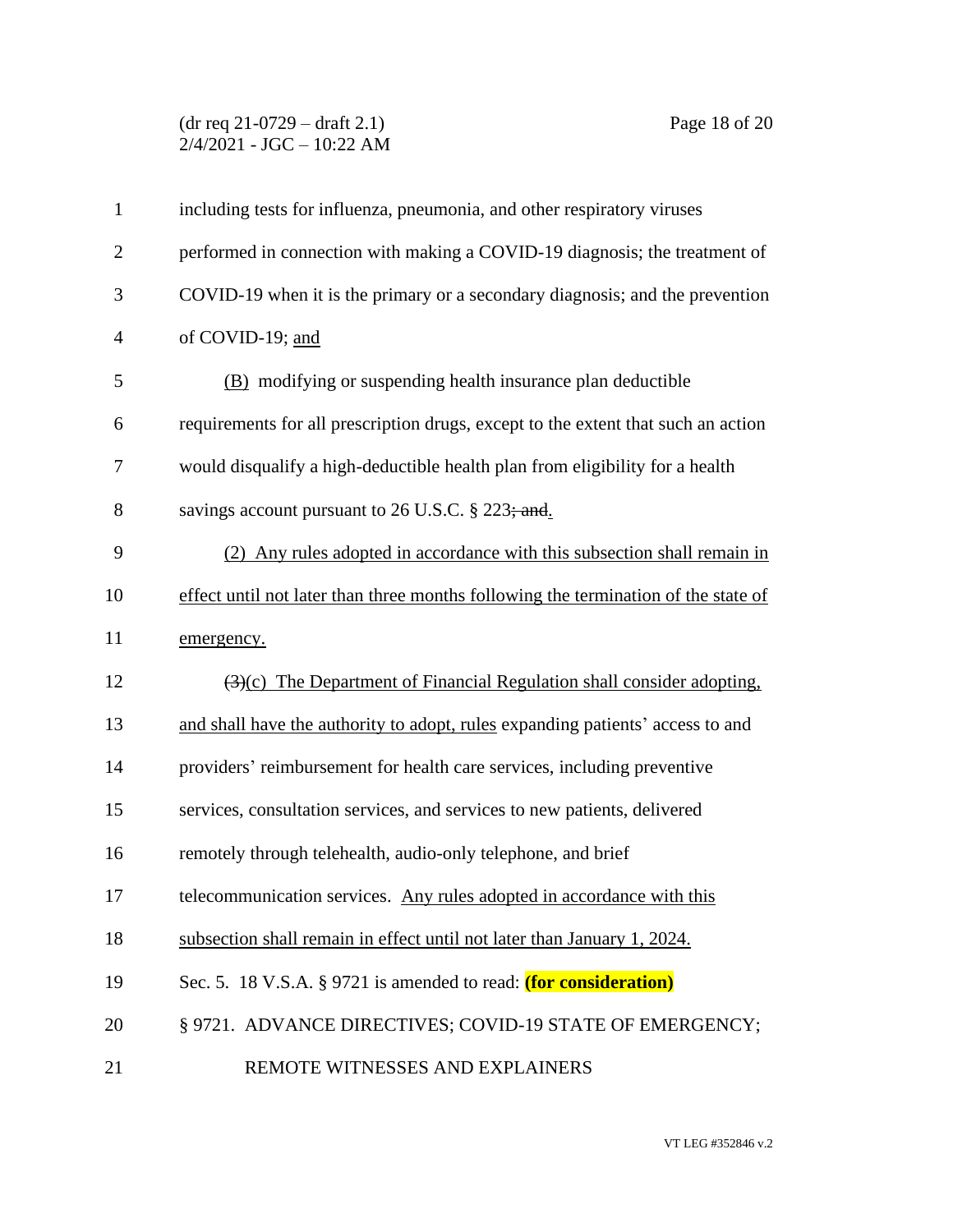| $\mathbf{1}$   | * * *                                                                             |
|----------------|-----------------------------------------------------------------------------------|
| $\overline{2}$ | $(c)(1)$ Notwithstanding any provision of subsection 9703(b) of this title to     |
| 3              | the contrary, an advance directive executed by a principal between June 15,       |
| $\overline{4}$ | 2020 and June 30, 2021 2022 shall be deemed to be valid even if the principal     |
| 5              | signed the advance directive outside the physical presence of one or both of the  |
| 6              | required witnesses, provided all of the following conditions are met with         |
| $\overline{7}$ | respect to each remote witness:                                                   |
| 8              | * * *                                                                             |
| 9              | $(d)(1)$ Notwithstanding any provision of subsection 9703 $(d)$ or $(e)$ of this  |
| 10             | title to the contrary, an advance directive executed by a principal between       |
| 11             | February 15, 2020 and June 30, 2021 2022 while the principal was being            |
| 12             | admitted to or was a resident of a nursing home or residential care facility or   |
| 13             | was being admitted to or was a patient in a hospital shall be deemed to be valid  |
| 14             | even if the individual who explained the nature and effect of the advance         |
| 15             | directive to the principal in accordance with subsection $9703(d)$ or (e) of this |
| 16             | title, as applicable, was not physically present in the same location as the      |
| 17             | principal at the time of the explanation, provided the individual delivering the  |
| 18             | explanation was communicating with the principal by video or telephone.           |
| 19             | * * *                                                                             |